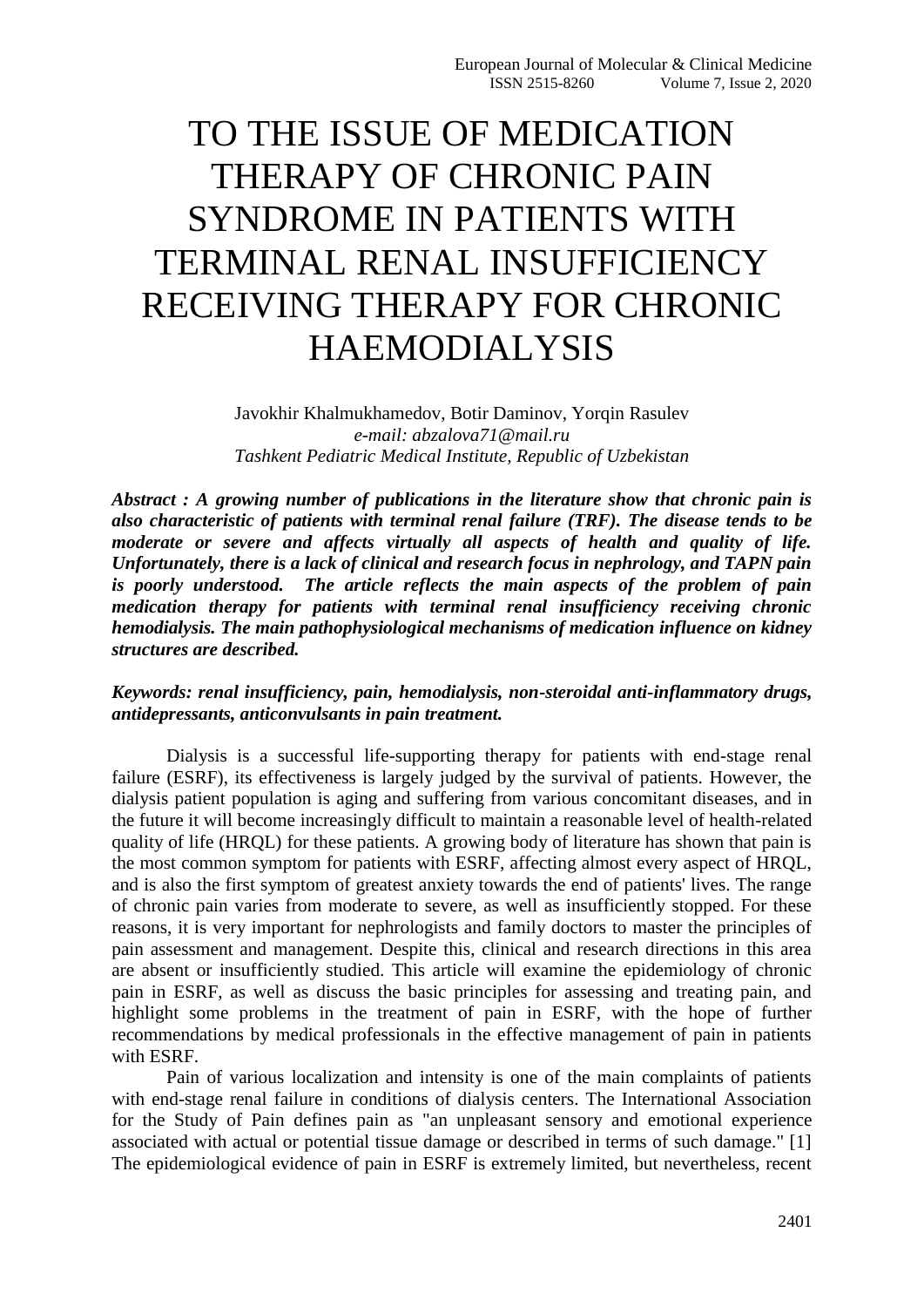studies have shown that moderate to severe chronic pain is often found in ESRF. The literature suggests that between 37% and 50% of hemodialysis patients experience chronic pain and that for 82% of these patients, pain in intensity is moderate to severe. [2-4] Even in the last days of life, pain is present in 42% of patients leaving dialysis. It is unambiguous that it represents an important sensation that allows one to appropriately perceive the damaging effects and avoid factors causing danger to the body as a whole, but very often in this category of patients the pain syndrome is chronic and becomes an independent disease, reducing not only the quality of life of patients, but and worsens their condition for the next dialysis sessions. In addition, any pain always has an emotional aspect, which leaves its mark on the affective status of the patient and on his attitude not only to the disease, but also to the treatment as a whole. Adequate analgesic therapy is one of the most important tasks of everyday clinical practice, as it is important from an ethical and economic point of view and is an indispensable component of successful treatment and rehabilitation of such patients. Currently, for the choice of methods of drug therapy for pain, the most important is the understanding of the pathogenetic mechanisms underlying it, the so-called mechanism-based therapy. Allocate acute and chronic pain. It must be remembered that pain can be nociceptive, neuropathic, dysfunctional and mixed, therefore, approaches to drug therapy will differ. With nociceptive pain, the use of non-steroidal anti-inflammatory drugs (NSAID), analgesics is indicated, in some cases with severe nociceptive pain and opioid analgesics. With neuropathic pain, antidepressants, anticonvulsants, opioids, local anesthetics, or a combination of the listed groups of drugs are indicated [1]. Patients with end-stage renal failure receiving therapy with programmed hemodialysis are a special cohort of patients whose approaches to the treatment of pain should also be special. In this article, we consider the characteristics of each group of drugs used for analgesic therapy in patients with the studied pathology. In 1986, WHO recommended a research-based three-step approach to pain pharmacotherapy (Fig. 1).



Figure 1. World Health Organization staircase.

However, this concept is not always applicable in dialysis patients. Let us dwell on some important points. The functional unit of the kidney is nephron. In its structure there is not a single component in which there would be no cyclooxygenase receptors (COX) -1 or COX-2. COX-1 receptors are responsible for controlling intrarenal hemodynamics and glomerular filtration rate, COX-2 receptors for salt and water excretion. It is COX-2 that is a protector from renoprivalent arterial hypertension [11]. The negative effect of NSAID on the kidneys is manifested by damage to interstitium, decreased glomerular filtration, increased blood pressure (BP) and decreased effectiveness of most antihypertensive drugs (betablockers, diuretics, angiotensin converting enzyme antagonists).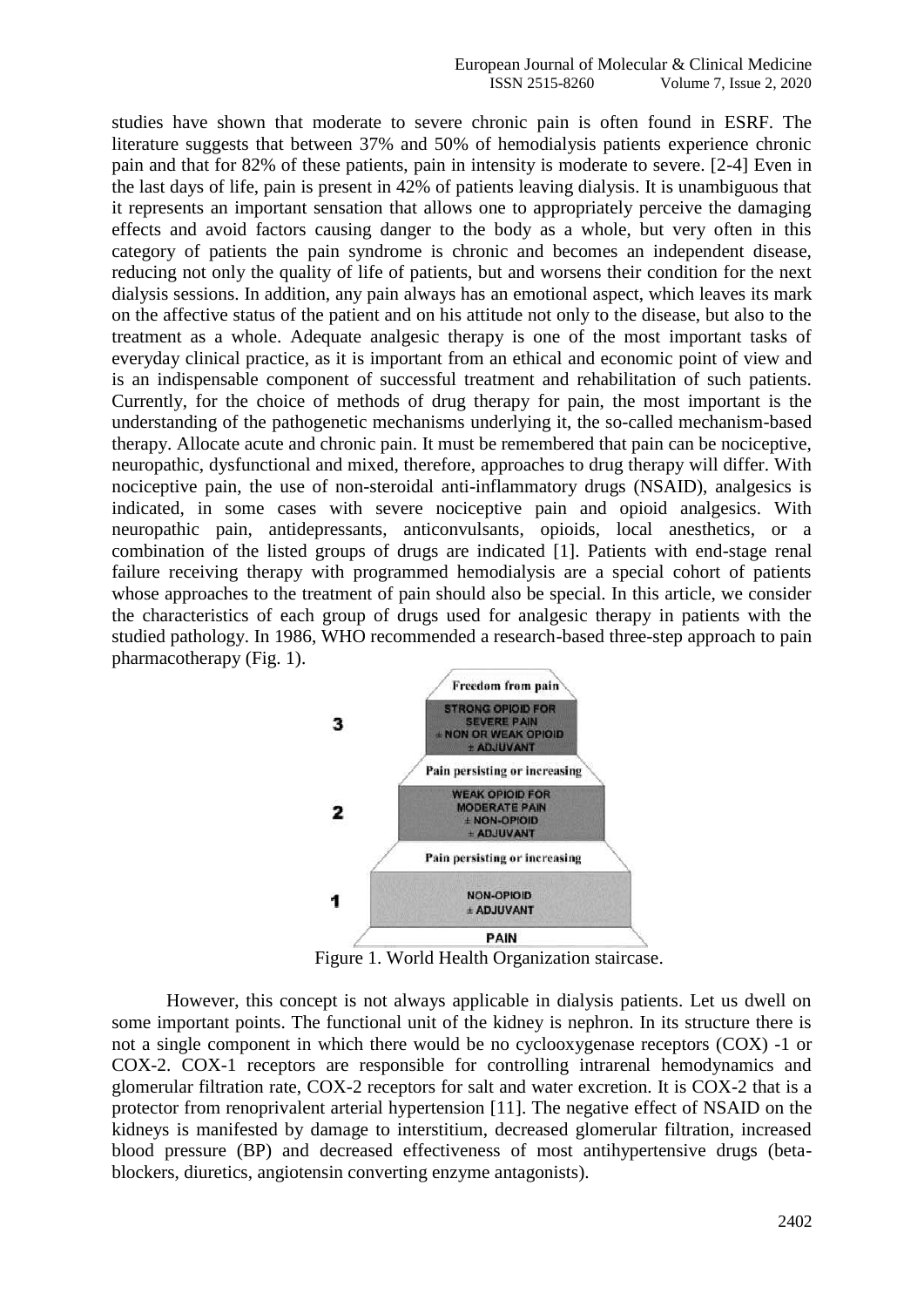The etiology of pain can be caused by numerous causes. Pain can be caused by comorbidity despite the fact that dialysis supports life, systemic diseases and pain syndromes, such as limb ischemia and various neuropathies persist. Given the physiological aging of dialysis patients and the increasing prevalence of comorbidity, including diabetes and hypertension, it is not surprising that chronic pain is a particular problem for patients with ESRF. However, pain can also be caused by ESRF itself. There are numerous pain syndromes unique to ESRF, such as calciphylaxis and renal osteodystrophy, which can develop during dialysis. Pain may be the result of a primary kidney disease (for example, polycystic kidney disease) or the result of treatment with ESRF. Painful chronic infections such as osteomyelitis and discitis are complications from central catheters, and arteriovenous fistulas can lead to painful ischemic neuropathies. Periodic pain caused by the introduction of a needle, muscle cramps and headaches during dialysis is perceived by some patients as chronic pain. [2]

Despite limited data, it seems that pain in the musculoskeletal system is the most common of chronic pain syndromes in both ESRF and the general population. [2] However, unlike the general population, musculoskeletal pain in ESRF is on average in severity equal to neuropathic and ischemic pain. The synergistic effect of hyperparathyroidism and osteoarthritis in the development of bone pain can contribute to the high prevalence and severity of musculoskeletal pain in this population.

However, the relative roles of osteoarthritis and renal osteodystrophy in these chronic pains in patients with ESRF are unclear. Given the various causes of pain in this population, it is not surprising that pain during dialysis in patients is often multifactorial. The ability to distinguish between potential causes of pain is necessary in determining the optimal pain management strategy. For example, neuropathic pain is often difficult to control because it is less sensitive to strong opioids and usually requires adjuvants such as antidepressants and anticonvulsants. the synergistic interaction of these drugs with opioids is usually required for adequate pain control. Chronic pain is associated with a psychological disorder; as well as the problem of interpersonal relationships; excessive use of medical care; a significant limitation of activity at work, in the family and social life; and most importantly, the adoption of the role of the chronic patient. [6,7] Recent studies in the field of ESRF suggest that the patient's perception of physical symptoms, especially pain associated with depression and insomnia, may be more important than objective assessments in the determination of HRQL of patients with ESRF.  $[2,8,9]$  The term "total" pain  $[10]$  refers to any unmet needs of the patient that can aggravate the pain and capture the importance of all of the following interactions: physical, emotional (anxiety and depression), social (isolation and abandonment), spiritual (search for meaning and purpose), and financial (fear of burdening the family). [11] The pain threshold and response to pain therapy is largely dependent on these patient-related factors, rather than the effectiveness of the analgesics. These psychosocial and spiritual problems enter into a vicious circle of interaction and prolong the manifestation of the patient's physical symptoms and suffering. This emphasizes the need to solve psychosocial and spiritual problems, as well as the physical management of pain.

Pain in ESRF is not amenable to adequate treatment, and despite the fact that there is an increasing prevalence of chronic pain, the use of analgesics has decreased over the past few years.

A comparative study of dialysis results and practical models of the use of analgesics from 1997 to 2000 was conducted for 3749 patients in 142 US institutions. The percentage of patients using any kind of analgesics decreased from 30% to 24%. Drug use decreased from 18% to less than 15% and acetaminophen use decreased from 11% to 6%. In this study, 74% of patients with pain that interfered with their work did not have an analgesic prescription. These data are consistent with other sources in which 35% of hemodialysis patients with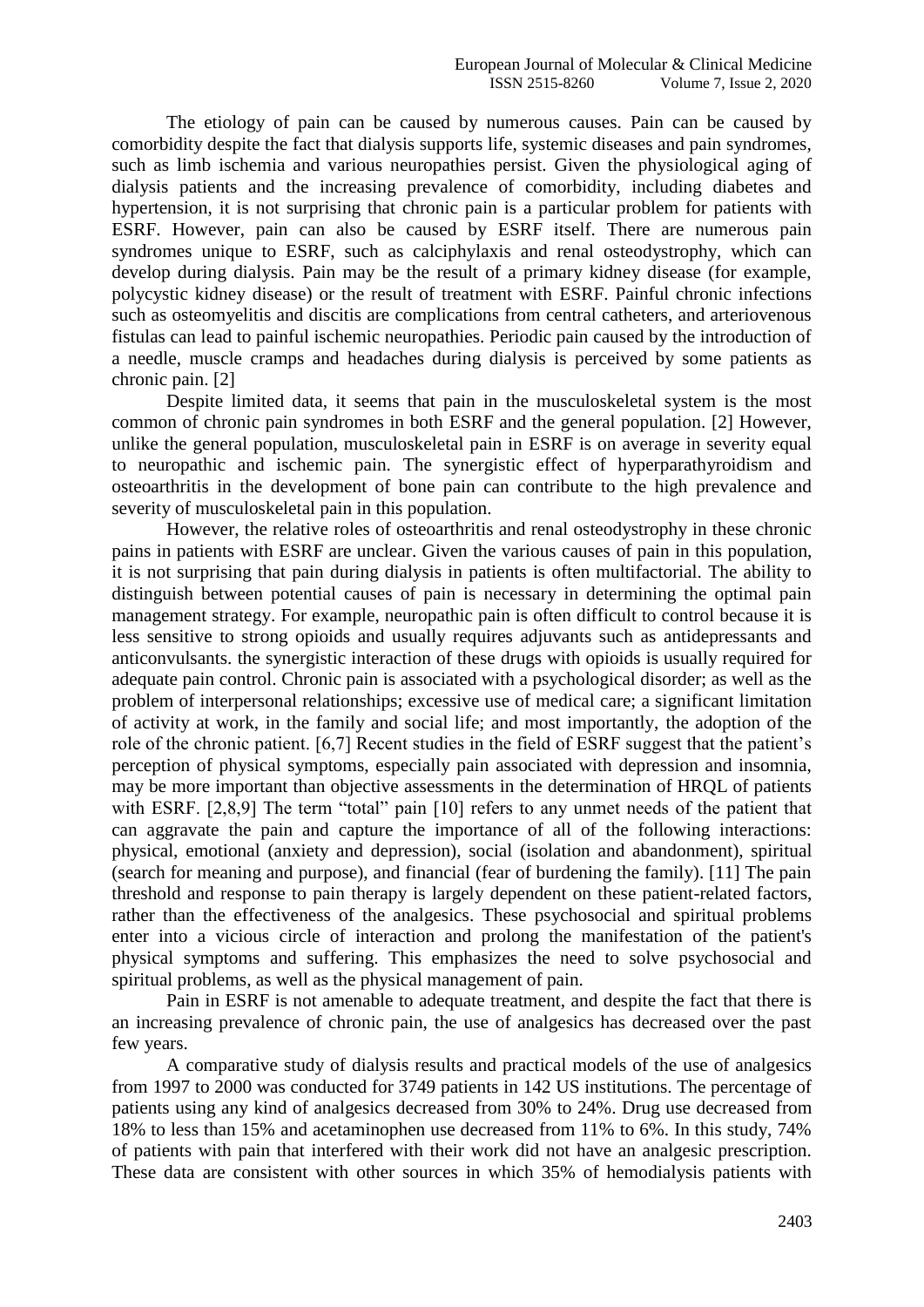chronic pain did not receive analgesics, despite the vast majority experiencing moderate or severe pain and only less than 10% were prescribed strong opioids.

Inadequate pain management is not a unique condition for nephrology. Despite the existence of effective interventions for pain management [13] and published clinical guidelines [14] for the management of malignant and non-malignant pain, many patients continue to be in a state of inadequate analgesia. [15] Factors associated with patients are a serious problem. Patients do not seek medical attention until the pain becomes unbearable. They think they need analgesics, especially the powerful opioids "When It Is Absolutely Necessary." Fear of developing addiction is also popular. Some patients stop taking opioids because side effects such as nausea and vomiting are mistaken for an allergic reaction. Inadequate pain assessment and lack of time and staff training on the basic principles of pain management were also identified as barriers to adequate pain management in cancer patients. [16] These barriers are also applicable to patients with ESRF. The lack of recognition by the community of nephrologists of the relative severity of the problem, and hence the lack of clinical and research focus in this area. This led to the lack of discrete medical literature that synthesizes pain management and nephrology. Probably one of the biggest obstacles is the damaging pharmacokinetics and pharmacodynamics of analgesics in ESR. The high level of comorbidity, polypharmacy, as well as the elderly patients complicate the management of pain due to the increased risk of toxicity and adverse effects of analgesics. In addition, the adverse effects of analgesics can be mimicked by uremic symptoms, which leads to the removal of analgesia. Finally, there is a clear lack of training programs in nephrology for assessing and managing pain. [12]

The effect of NSAIDs on the kidneys of healthy people is negligible. So, the risk of developing NSAID-associated complications such as increased blood pressure, hyperkalemia, fluid retention and heart failure is small and is 3%. The risk of increasing creatinine levels to 1.3 from the norm is 1%. Long-term (more than a year) and short-term (up to 15 days) administration of any NSAIDs in therapeutic doses from a nephrological point of view is relatively safe. COX-2 - selective NSAIDs do not have advantages over non-selective ones in relation to the development of renal complications. However, it should be noted that drugs that primarily affect COX-2 have a greater potential for fluid, sodium and potassium retention than non-selective ones [2]. The recommendations of national nephrology communities (Europe, USA) state that in patients with stage III chronic kidney disease (CKD) (glomerular filtration rate  $[GFR] = 30-59$  ml per minute), NSAIDs should be avoided at doses higher than recommended, especially coxibs, in patients with CKD IV (GFR = 15–29 ml per minute) and V (less than 15 ml per minute or dialysis) stages, the use of any NSAIDs is contraindicated [2]. However, in real clinical practice the situation is different, CKD of various stages is relatively high in patients, while the frequency of prescribing NSAIDs to such patients corresponds to the same frequency of prescribing these drugs in people without CKD. This is due to objective reasons (relief of postoperative pain, limited use of opioid analgesics, lack of knowledge of the medical staff of the departments of nephrology and dialysis, the requirement for the correction of concomitant diseases) and subjective factors (selfadministration of anti-inflammatory drugs, incorrect doses or joint use of several NSAIDs, failure to comply with recommendations doctor). According to the recommendations of the International Association of Nephrologists (NKF, 2011), the path to minimizing possible adverse renal reactions lies through the selection of a safe drug. Based on this, we can distinguish the features of the drug, which can be considered safe, for patients with impaired renal function:

1. the drug should inhibit COX-1 and COX-2 (but mainly COX-2), approaching selective NSAIDs;

2. it should have a short half-life;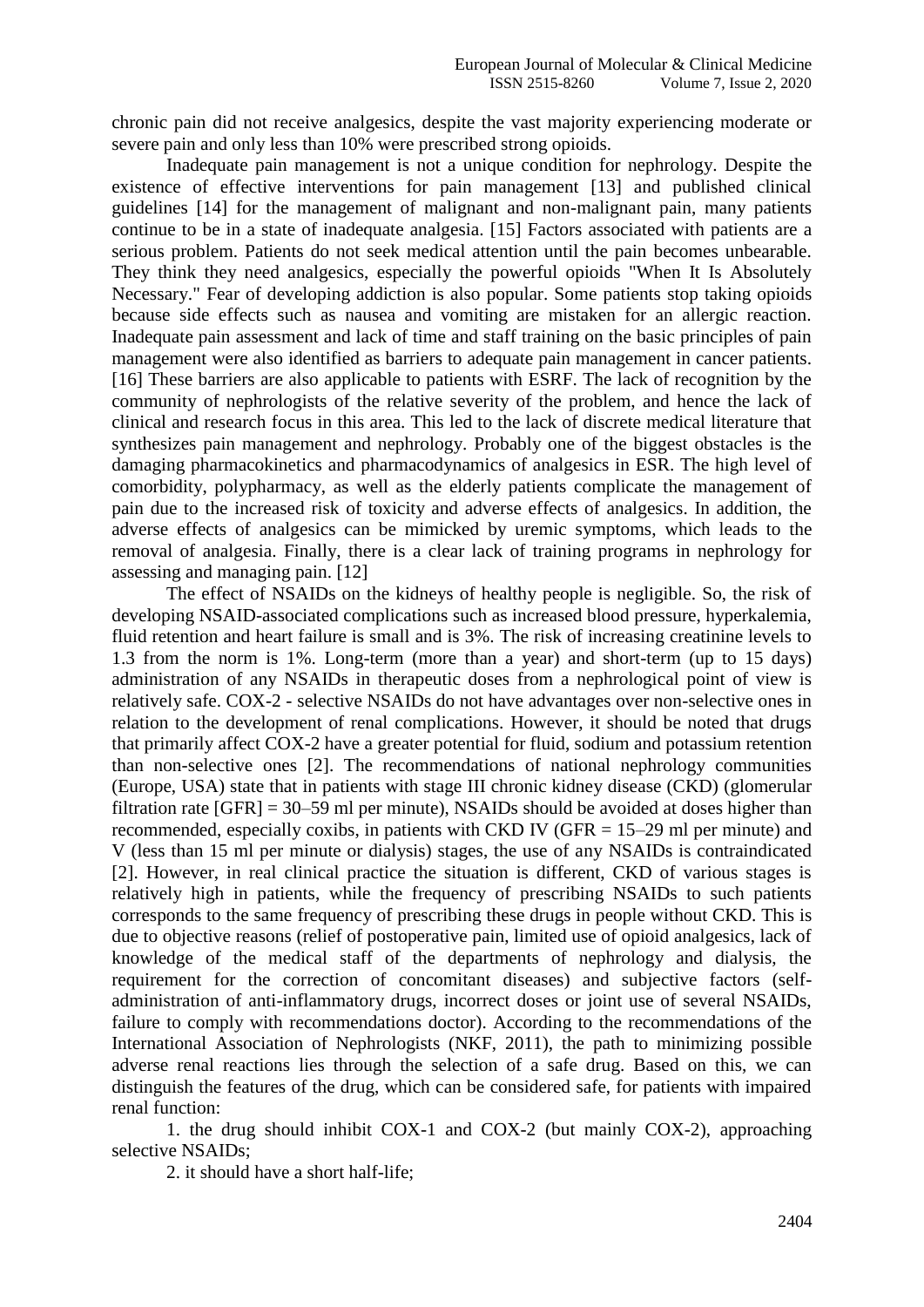3. the preparation should not be cumulated after repeated administration;

4. Preferably, there should be no need for dose correction in elderly patients;

5. in combination with diuretics the drug should not cause changes in BP and osmolarity of urine / sodium excretion;

6. there should be no need for dose adjustment in patients with mild forms of renal failure;

7. the drug must meet the requirements of general safety, including the safety of damage to the gastrointestinal tract.

Basics of pain management:

1. The assessment of pain and its response to treatment should be recorded daily until the pain has stabilized. Basics of pain assessment:

a. Believe the words of the patient complaining of pain.

b. Assess the localization, nature, intensity, degree of pain, as well as facilitating and aggravating factors.

c. Use a simple rating tool such as a numerical scale of 0-10

e. Teach patients or their relatives at home pain assessment and mapping.

2. Patients may experience more than one type of pain; each pain syndrome should be independently diagnosed and stopped.

3. Strive to achieve control at a level acceptable to the patient. Sometimes it may not be necessary or possible to make the patient completely anesthetized.

4. Pain can be related and aggravated by other symptoms, including psychological symptoms. The psychological state of the patient should be evaluated and treated accordingly with equal attention.

5. Use an interdisciplinary team to manage "total pain". This may require consultation with a palliative care team or a chronic pain clinic.

6. Know the opioids and adjuvants for opioids.

7. Recognize that misconceptions about pain and opioid therapy are still a stumbling block in adequate pain control.

8. If necessary, seek non-medication interventions such as physiotherapy (eg, percutaneous nerve stimulation, hot and cold therapy, exercise, and neuromuscular massage).

9. Educate patients and caregivers on the goals of therapy, management plan, and potential complications. This will help minimize the consequences.

#### **Rules to be followed when using opioids**

1. Use a specific opioid for a specific type of pain.

2. Use adjuvants wisely to provide additive analgesia and minimize side effects.

3. Five main opioid (analgesic) dosages

a. "By mouth": whenever possible, medications should be administered orally.

b. Hourly: Dose more than 24 hours on a regular basis. Additional breakthrough drugs should be available as needed (PRN).

w. "On the stairs": take painkillers "step by step" according to the WHO analgesic stairs

e. "For humans": no standard dose of strong opioids. A "right" dose is a dose that relieves pain without causing unacceptable side effects.

e. Attention to detail: pain changes over time, so there is a need for ongoing evaluation and reassessment.

4. Know how to prevent and manage the side effects of opioids: nausea, sedation, constipation, cognitive impairment.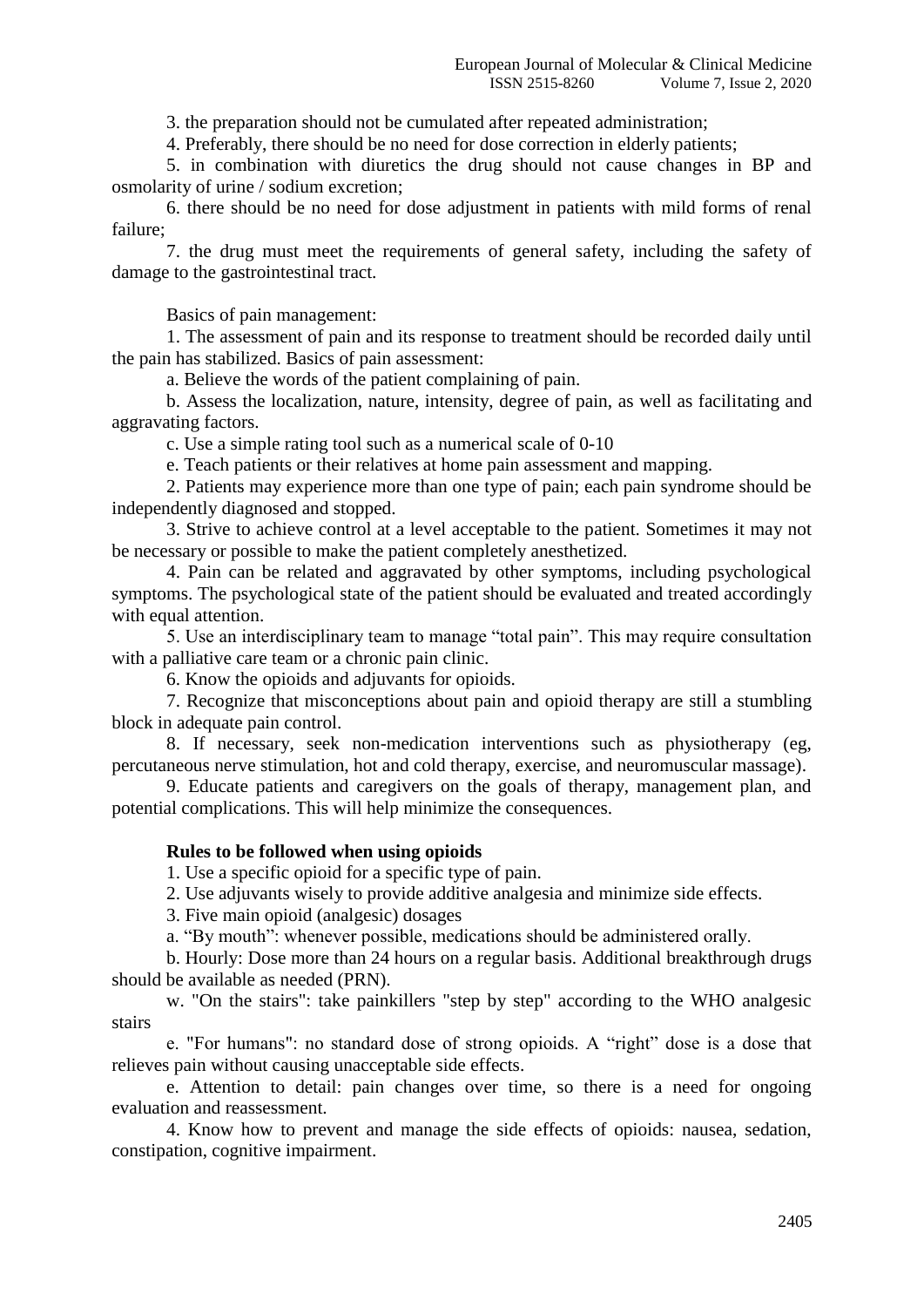## **Opioid dependence facts**

1. The frequency of addiction in patients receiving opioid therapy for pain relief does not differ from the general population with less than 1%. [10]

2. Patients will become physically dependent if they take opioids for a while, and therefore will have a withdrawal effect if the opioid suddenly stops.

3. Physical dependence is easily controlled by the slow reduction of the opioid when the pain has subsided.

4. Physical dependence is not synonymous with dependence.

5. Dependence is a psychological problem, not a physical one, and is characterized by the fact that patients engage in manipulative behavior to get a drug.

6. People with addiction use opioids for reasons other than pain. Taking drugs to relieve pain is not taking them for pleasure.

The choice of anti-inflammatory agent in assessing renal risks should be based on these safety requirements for NSAIDs [3]. If it is necessary to use drugs from this group, it is possible to prescribe acetylsalicylic acid or aceclofenac, which have the least pronounced side effect on glomerular filtration. It is recommended to increase the interval between doses to six hours, to avoid the use of long-acting drugs with a half-life of more than 12 hours, in order to prevent a persistent and clinically significant decrease in ESRF associated with the inhibition of vasodilator renal prostaglandins. Avoid the joint use of x-ray contrast drugs, agents that can have a nephrotoxic effect or worsen renal hemodynamics [4]. Also, for the period of taking NSAIDs in dialysis patients, it is necessary to exclude the appointment of inhibitors of the renin-angiotensin-aldosterone system and diuretics, as well as to conduct careful, if necessary daily, monitoring of the patient's condition for the timely detection of volume overload [5, 8]. Acetaminophen, as a monotherapy or in combination with weak opiates, is considered one of the safest non-narcotic analgesics for patients with terminal renal failure (ESRF) who are receiving chronic hemodialysis therapy, but it may have nephrotoxic effects with prolonged use at high doses.

Tramadol as a representative of weak opioids is usually used for moderate pain in patients with chronic kidney disease, since it does not have a direct nephrotoxic effect. However, with ESRF, drug excretion is reduced. The half-life of tramadol metabolites is five hours, and it can double in patients with nephrological pathology. With the accumulation of these metabolites in the blood, patients may develop respiratory depression and lower the seizure threshold. In addition, the drug can provoke the development of malignant serotonin syndrome in patients receiving therapy with selective serotonin reuptake inhibitors (SSRIs). The maximum dose of tramadol in patients with ESRF should not exceed 50 mg twice a day in tablet form. Such a dose does not require its correction after hemodialysis sessions, since tramadol is not excreted by dialysis and hemofiltration. The prescription of other opioid analgesics in the preparation of chrono-hemodialysis is limited by their pharmacodynamic characteristics. The accumulation of active and toxic metabolites of drugs from this group can lead to severe inhibition of brain activity and respiratory depression, which is extremely characteristic of morphine, oxycodone, propoxyphene. However, the use of methadone and fentanyl is allowed due to the fact that the main metabolite of methadone is excreted through the gastrointestinal tract, and in ESRF with feces (compensatory excretion route) it does not accumulate significantly in the body of patients with renal failure. Fentanyl metabolites are pharmacologically inactive and have no toxic effect. The use of fentanyl transdermal system is a backup method for patients with good tolerance of opiates, if other methods have been ineffective.

The treatment of ESRF patients receiving hemodialysis program therapy, suffering from neuropathic pain, is a much more difficult task than the treatment of patients with other variants of the pain syndrome. The main method of dealing with neuropathic pain is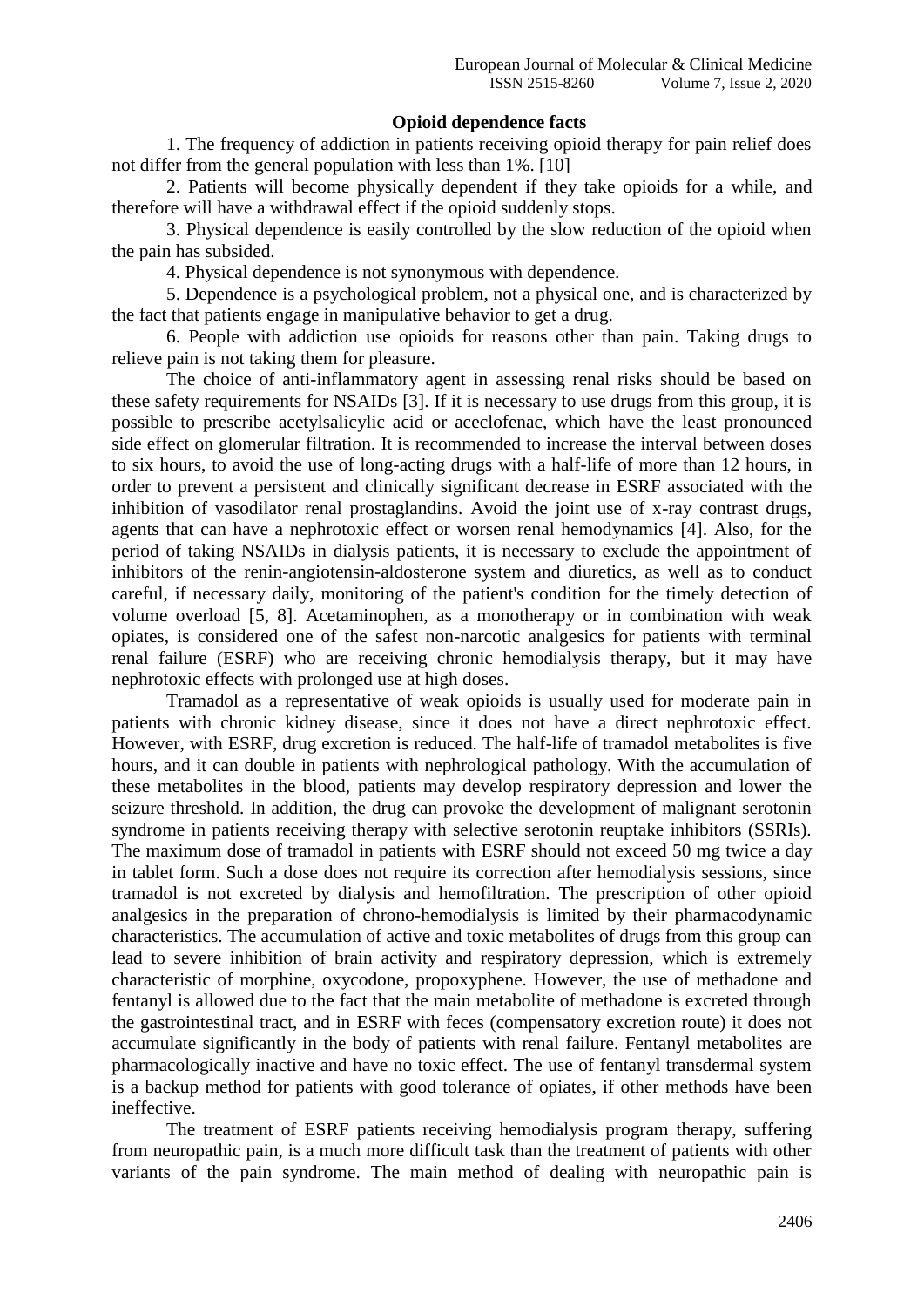pharmacotherapy. Recent EFNS recommendations confirm the high efficacy of tricyclic antidepressants (TCAs) in a daily dose of 25–150 mg, in addition, the importance of anticonvulsants, gabapentin (1,200–3,600 mg per day) and pregabalin in (150–600 mg per day) are emphasized. first-line drugs (level of evidence A) in the treatment of various types of pain associated with damage to the nervous system. The therapeutic choice in favor of a class of drugs from those recommended as the first line should be based on an assessment of the ratio of efficacy and safety and the clinical condition of the patient (comorbid conditions, contraindications, concomitant therapy).

A cross-sectional clinical trial conducted in Turkey compared the efficacy of gabapentin and pregabalin in the treatment of patients with neuropathic pain undergoing hemodialysis, as well as the effects of these drugs on the quality of life associated with health. Despite the high prevalence of neuropathic pain in dialysis patients, studies to evaluate the effectiveness of modern anticonvulsants in this cohort of patients have not been previously conducted. Single publications reflect studies of the use of gabapentin and pregabalin, which patients received after each hemodialysis session at a dose of 300 and 75 mg, respectively, for six weeks, followed by a two-week washout period. All studies demonstrated the high effectiveness of the above anticonvulsants in the treatment of neuropathic pain syndrome in dialysis patients, as well as a significant improvement in the quality of life of patients with both drugs (Atalay H. et al., 2013).

A review of studies of different levels on the effectiveness and safety of antidepressant drugs in patients with ESRF undergoing hemodialysis, including the Cochrane review, also showed a lack of knowledge of this issue. Almost all publications talk about the benefits of using antidepressants in chronic pain, however, many patients with ESRF had side effects of their use, although they were rated as mild and did not require discontinuation of therapy [6, 7, 10]. Due to the high connection with tissue and plasma proteins and the large volume of distribution, antidepressants are poorly dialysis, therefore hemodialysis is excluded as a treatment for overdose. This is an important condition for the use of this group of medicines in patients with severe renal pathology who are on programmed hemodialysis. It is recommended to use antidepressants with a mild psychostimulating effect, reduced doses of amitriptyline, venlafaxine, duloxetine, rexetin. As first-line drugs, drugs from the SSRI group are recommended [6, 9]. The only exception is fluoxetine, since with severe renal impairment, the excretion of the drug slows down, and hemodialysis does not completely excrete its metabolites due to the high degree of binding to plasma proteins and a large volume of distribution, which is fraught with overdose even when using low doses. A very important part of working with patients with dialysis centers suffering from pain is the explanation of the meaning, principles and rules of therapy, which allows achieving optimal compliance and trust for the patient and doctor in solving the problem of combating pain. The patient must understand why he was prescribed certain drugs, be informed about their features and the effect on kidney function, be able to ask questions of interest and discuss to express their doubts [1].

Thus, despite significant limitations in the use of drugs for the treatment of pain in patients with ESRF receiving hemodialysis, a practitioner who knows the features of the use of a particular group of medicines can draw up an adequate and effective program for combating pain. This will improve the quality of life of this category of patients, achieve a high degree of trust in the doctor during dialysis sessions and, thereby, increase the effectiveness of complex therapy, as well as reduce the number of refusals to continue dialysis therapy.

#### **References**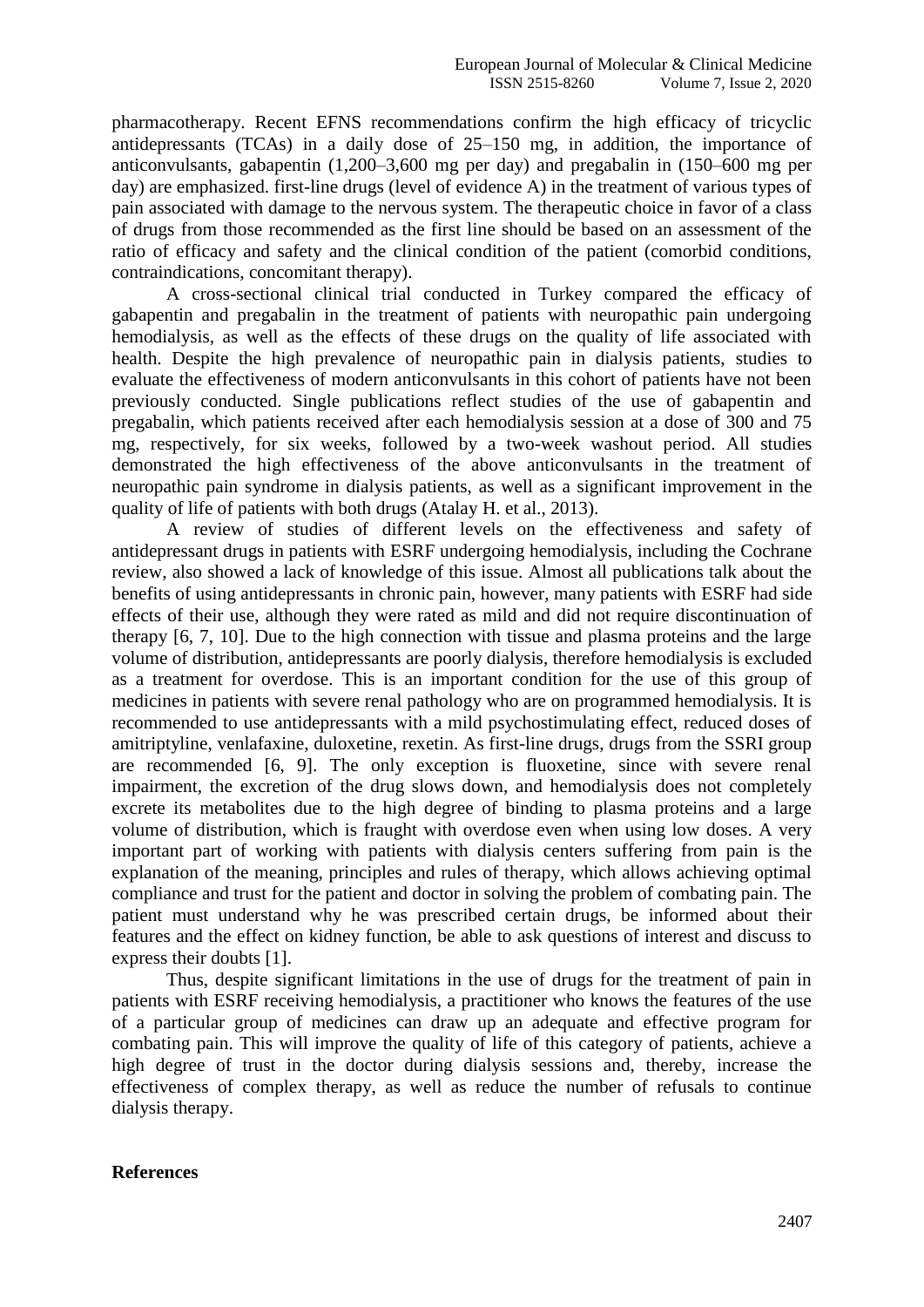- [1] Prilepskaya OA, Durova MV, Lebedev I.A. Features of drug therapy for pain in patients with end-stage renal failure receiving chrono-hemodialysis therapy. Medical alphabet. 2017; 1 (2): 9-12.
- [2] Danilov An.B., Danilov A.B. Management of pain: a biosocial approach. AMM Press. Moscow, 2014, 592 p.
- [3] Gordeev A. Century. Nonsteroidal anti-inflammatory drugs and kidneys. // Consilium medicum. Extra issue. Materials of the II Eurasian Congress of Rheumatologists, scientific symposium "Pain in patients with rheumatic diseases: from the beginning of development to treatment", p. 11-15.
- [4] Karateev A.E., Nasonov E.L., Yakhno N.N. et al. Clinical recommendations "Rational use of non-steroidal anti-inflammatory drugs (NSAIDs) in clinical practice." Modern rheumatology. 2015; 1: 4–24.
- [5] Griffin M. R., Yared A., Ray W. A. Nonsteroidal anti-inflammatory drugs and acute failure in elderly persons // Am. J. Epidemiol.,2000, Vol. 151, P. 488–496.
- [6] Lafrance J. P. et al. Selective and non-selective non-steroidal anti–inflammatory drugs and the risk of acute kidney injury. // Pharmacoepidemiol. Drugs Saf., 2009, Vol. 18, P. 923–931.
- [7] Mor M., Sevick M. A., Shields A. M. et al. Associations of depressive symptoms and pain with Dialisis Adherence, Health resource utilization and mortality in patients receiving chronic hemodialysis. // Clinical Journal of the American Society of Nephrology — 2014.
- [8] Phuong-Chi T. Pharm, Edgar Toscano, Phuong-Mai T. Pharm et al. Pain management in patients with chronic kidney disease // NDT Plus. Volume 2, N 2, 2009.
- [9] Recommendations for use of selective and nonselective nonsteroidal anti-inflammatory drugs: an American College of Rheumatology white paper/ // Arthritis Rheum., 2008, Vol. 59, P. 1058–1073.
- [10] Rossat J. et al. Renal effects of selective cyclooxygenase 2 inhibition in normotensive salt-depleted subjects.
- [11] Saarto T., Wiffen P. Antidepressants for neuropathic pain. Cochrane Database of Systemic Rewiews 2005; 20: CD 005454.
- [12] Swan S. K. et al. Effect of cyclooxygenase  $\sim$  2 inhibition on renal function in elderly persons receiving a low–salt diet. A randomized, controlled trial. // Ann. Intern. Med., 2000, Vol. 133, P. 1–9.
- [13] Halmukhamedov Zh. A., Sharipov A. M., Shukurov B. I., To The Question Of Objective Assessment Of Acute Pain // Bulletin of emergency medicine. - 2019.- T. 12. - No. 2.
- [14] McQuay H, Moore A: An Evidence Based Resource for Pain Relief. Oxford, Oxford University Press, 1988
- [15] Zech DFJ, Ground S, Lynch J, et al: Validation for World Health Organization Guidelines for cancer pain relief: A 10-year prospective study. Pain 63:65-76, 1995
- [16] Cleeland C, Gonin R, Hatfield AK, et al: Pain and its treatment in outpatients with metastatic cancer. New Eng J Med 330:592-596, 1994
- [17] Anderson KO, Mendoza TR, Valero V, et al: Minority cancer patients and their providers: Pain management attitudes and practice. Cancer 88:1929-1938, 2000
- [18] Nematilla Aralov, Dildora Nosirova, &Feruz Akhmedov Efficiency Of Inclusion Immunomodulating Drugs In Complex Therapy Of Community-Acquired Pneumonia Journal Of Biomedicine And Practice 2018-1 [9](http://tadqiqot.uz/wp-content/uploads/2018/05/biomedicine-2016-1-6-10.pdf)-12 [http://dx.doi.org/10.26739/2181-](http://dx.doi.org/10.26739/2181-9300-2018-1-2) [9300-2018-1-2](http://dx.doi.org/10.26739/2181-9300-2018-1-2)